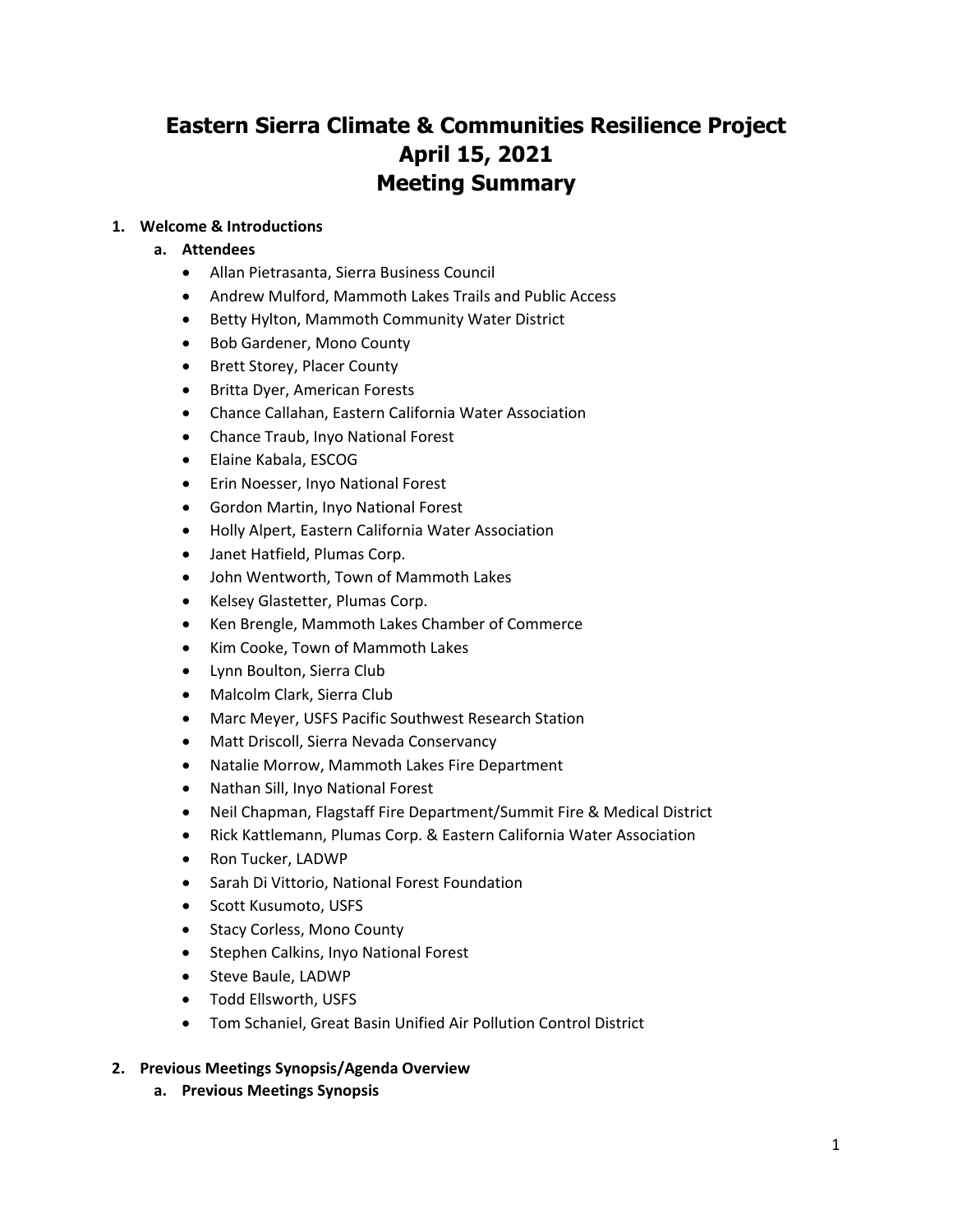A brief overview of the previous ESCCRP stakeholder meetings was provided. Key task components of the previous meetings included:

- *i. November 2020-* project kickoff and review of tasks funded by SNC grant
- *ii. January 2021-* boundary edits & introduction of draft project goals
- *iii. February 2021-* no meeting due to ESCCRP staff preparing CDFW grant proposal
- *iv. March 2021-* project goals discussion continued, introduction of draft objectives, and multi-jurisdictional land inclusion discussion

## **b. Today's Agenda**

A group of guests from similar scale forest health projects were invited to tell us about their projects and share lessons learned thus far. Through learning about these parallel projects, their processes, and overcoming of challenges, we hope to propel our group forward as we embark on our next project task: The Needs Assessment.

# **3. Panel Discussion: Lessons Learned from Landscape Scale Restoration Projects across the West** The panelists:

- *Sarah Di Vittorio* **Lake Tahoe West Restoration Partnership**-TCSI, National Forest Foundation, Northern California Program Manager
- *Brett Storey* **French Meadows Watershed Health Project**-TCSI, Placer County, Principal Management Analyst
- *Neil Chapman* **Flagstaff Watershed Protection Project**-4FRI, Flagstaff Fire Department/Summit Fire & Medical District, Forest Health Supervisor

The discussion commenced with each panelist introducing their project, providing background on their organization's role in the project, and a synopsis of their project timeline and where they are currently in the process. Following project introductions, the panelists dove deeper to share lessons learned, pivotal events that shifted the momentum of the projects, and how each project measures success. Listed below is a synopsis of lessons shared by each panelist.

# **Q: What do you consider the most significant lessons learned thus far working on your project?**

**A:** Sarah Di Vittorio, Lake Tahoe West Restoration Partnership (LTW):

- 1. Build a common vision for the landscape: LTW used the early phases, the Landscape Resilience Assessment and Landscape Restoration Strategy, to develop a common vision and understanding of the landscape and to build agreement of the restoration needs and approaches.
- 2. Target science where it is needed the most: LTW did great science that was informative, helped shape their strategy, and will help with future environmental documents, but it also bogged the group down. The saturation of science seemed to take away from their ability to keep stakeholders engaged. Think carefully about what science you really need and target your resources and time there.
- 3. The Collaborative Process:
	- a. Make sure that the group's expectations are aligned and realistic.
	- b. Do not make your process more complicated than it needs to be, keep it simple.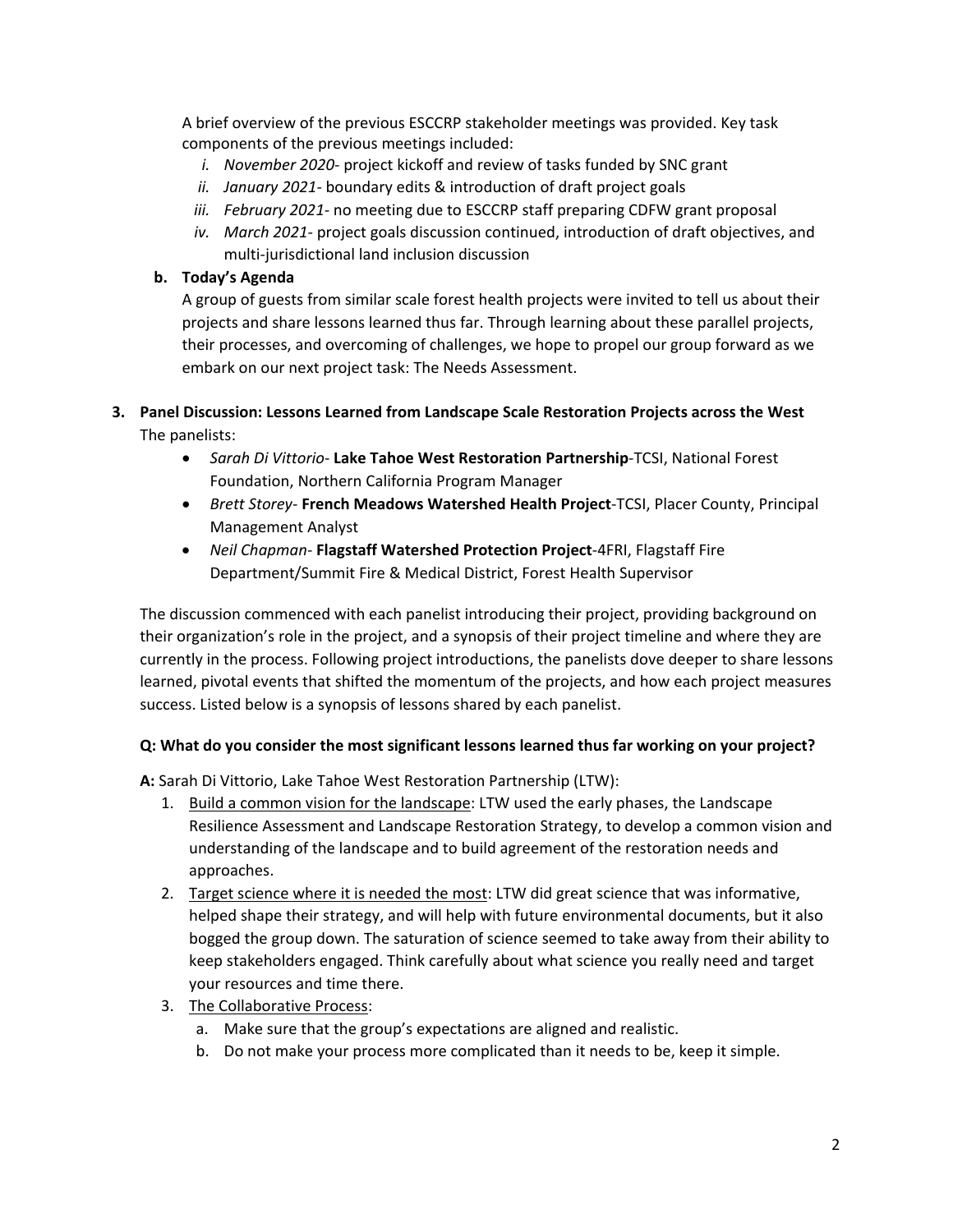Collaboration in these big landscape projects is super time consuming. People devote a lot of their time and can get burned out. If LTW could do it over again, they would more strategically target the collaborative effort. They would identify the intensive collaboration pieces, really think about where consensus was needed, and then focus the collaborative process in those areas.

**A:** Brett Storey, French Meadows Watershed Health Project (FMP)

- 1. Select Key Stakeholders with Care: FMP was able to bring together a group of agencies that had a balanced approach, knowledge of what needed to be done in the forest, access to funding, and the stakeholders at table had the ability reach agreement. A valuable method used in their project process was that everyone who came to the table at stakeholder meetings had the authority to make on-the-spot agreements. FMP understands that not every project involves partners that can obtain the ability to have an individual make decisions on behalf of their organization at the stakeholder table, but they found in their project being able to do so was valuable to streamlining project progress.
- 2. Fire Models are invaluable tool to refining proposed actions: Another lesson shared by FMP is that they found the most valuable science used in their project to be the fire modeling. The emphasis on fire models helped evaluate proposed actions and refine to get acceptable fire behavior, thereby justifying the treatment Rx. Fire modeling benefited the NEPA and CEQA processes by demonstrating that the no-action alternative was actually the worst alternative for the forest. FMP found the fire modeling essential and is a lesson that they intend to apply to future projects in their region.

**A:** Neil Chapman, Flagstaff Watershed Protection Project (FWPP)

- 1. Tell the truth: Sometimes people have a hard time saying anything in a meeting. Speak up and tell the truth, no matter how hard it may be.
- 2. Be open to trusting others: Over time as we build trust across our stakeholder groups, people begin to feel more comfortable saying what they have to say. Everyone in the room has the responsibility to create an environment where people can be open to speak their truth. Assuming good intent and being open to trusting others accelerates the process.
- 3. Build in flexibility: Sometimes FWPP found that when they put boots on the ground the prescriptions identified did not work. Build in a flexible toolbox approach within NEPA as well as strategies to implement.
- 4. Identify who will benefit: The City of Flagstaff enacted a tax to fund the forest management because members of the community will benefit from a healthy forest. They are constantly looking into ways to spread the cost across others who benefit from the forest, such as the City of Phoenix.
- 5. There is nothing wrong with direct capacity support: Not everything needs to be transforming a process. Sometimes organizations do not have the capacity to accomplish all the tasks at hand; reach out, find a need, and fill it.
- 6. Demonstrate progress early to build momentum.
- 7. Don't let perfection get in the way of progress.
- 8. Help people realize that the log truck driving out of the woods isn't the end of the project: Educate the community that we must get back in there and start thinking about how to reintroduce fire right away as it is necessary to maintain the investments.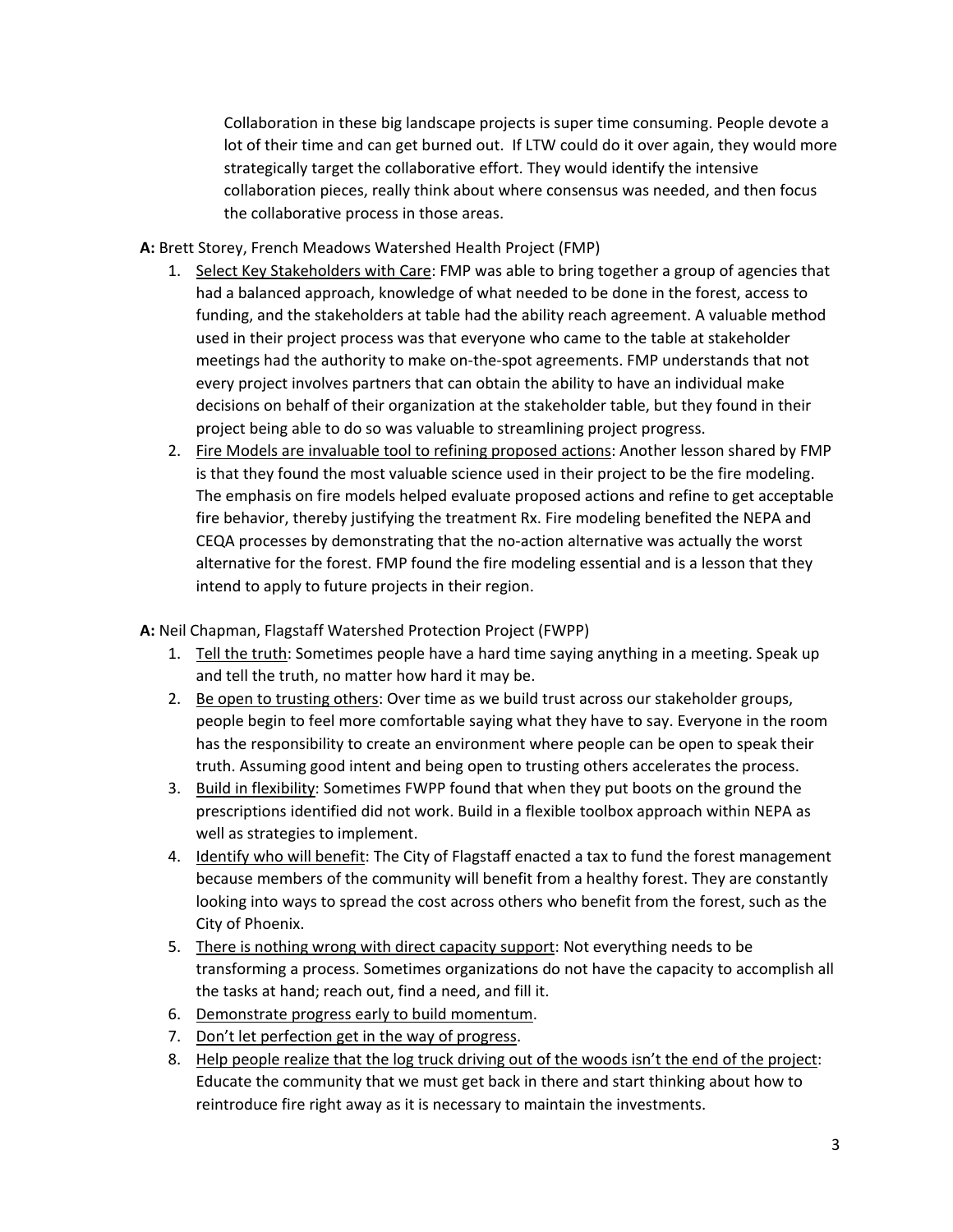9. Don't shy away from talking about smoke impacts: Fire is necessary for forest maintenance. Provide tools to help get the public on board because with proper education people can learn to like good fire.

Resources and reference material shared by the panelists from the Lake Tahoe West Restoration Partnership, the French Meadows Watershed Health Project, and the Flagstaff Watershed Project are available on ESCCRP Stakeholder website.

Given the significance of this panel discussion, we have opted to provide the full panelist video. Further, timestamps from the video clip are provided to help stakeholders find relevant information in the most efficient manner. Video can be found at on the ESCCRP Stakeholder Resources website or a[t Panel Discussion: Lessons Learned from Landscape Scale Restoration Projects across the West -](https://www.youtube.com/watch?v=y8Thu3wVKUw) [YouTube.com](https://www.youtube.com/watch?v=y8Thu3wVKUw)

**Q: Was there a tipping point for your project where you saw a change in the momentum of the group? If so, what was it and what were the drivers?** (0:47:20)

## **Q: How do you measure project success?** (1:00:15)

A huge thank you to the panelists for taking time out of their busy schedules to share their valuable experiences.

## **4. Q & A**

The floor opened to the stakeholder group to ask questions to the panelists. The following questions arose:

**Q: In the ESCCRP one of the significant challenges we face is how to deal with biomass. If you do not have a mill nearby your project, what do you do with the biomass material?** (1:10:00)

**Q: How do you address the public perception of the forest health projects, help them understand the value of the work being done, and create an understanding of the value of returning fire to the landscape?** (1:20:25)

**Q: Given the sequencing we are in right now with the ESCCRP, what are the most important points in time to start engaging the community?** (1:27:48)

## **5. Project Funding Updates**

**a. Governor's Early Action Budget for Wildlife**

On April 13, 2021, Governor Gavin Newson signed a \$536 million wildlife package enabling the state to take urgent action on projects that support wildfire suppression, improve forest health, and build resilience in communities to help protect residents and property from catastrophic wildfires in diverse landscapes across the state. Rough budget allocations are as follows:

- \$155 million allocated to the CAL FIRE Forest Health Program
- \$123 million allocated to CAL FIRE Fire Prevention Grants
- \$50 million allocated to Regional Forest and Fire Capacity Program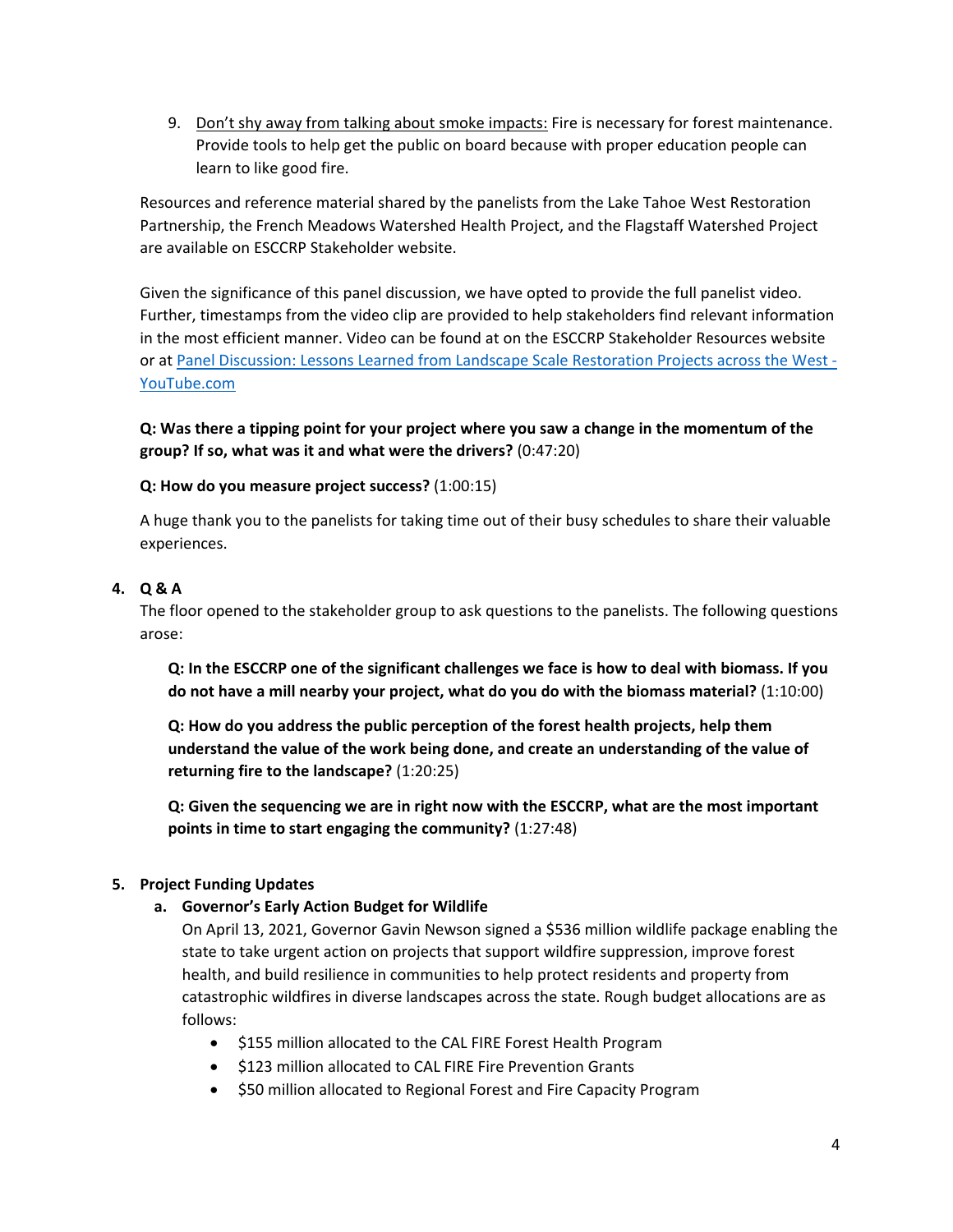• \$20 million allocated to SNC for project implementation in high-risk areas

Visit [Adoption of April 2021 Wildfire and Forest Resilience Early Action Package \(ca.gov\)](https://lao.ca.gov/Publications/Report/4414) for the full funding breakdown of the 2020-2021 Wildfire and Forest Resilience Early Action Package.

## **b. CAL FIRE Grant Funding Opportunities**

## **i. California Climate Investments Forest Health Grant Program**

CAL FIRE's California Climate Investments Forest Health Grant Program currently has a solicitation open with proposals due May 19, 2021. In early March, CAL FIRE invited the ESCCRP to a special pre-screening for a directed grant program for CAL FIRE's Forest Health Grant. We have submitted a one-page proposal of the USFS NEPA ready units and three non-federally owned parcels within the Town as a direct outcome of the early conversations with the stakeholder group. The proposal included a combination of mechanical, hand, and Rx fire treatments on the approximate 2,000 acres. If awarded, the ESCCRP Phase 1 Implementation, would fund implementation of the approximate 2,000 acres and CEQA planning, with CAL FIRE serving as the CEQA lead agency. One caveat with the CAL FIRE grant opportunity is the CEQA needs to be completed in the first year after the grant is signed. If funded, we will be on a tight timeline to complete CEQA within the first year.

We are expecting to know sometime next week if we will move forward in the directed award grant program. If we are not selected in this initial round, we have been strongly encouraged to apply through the regular Forest Health Grant Program.

*Update 4/19/2021: ESCCRP Phase 1 Implementation has been invited to move forward in the Forest Health Direct Award process. The next step is to submit the application by May 19, 2021.*

Action Item: Letters of Support or Participation have been requested from the group and a template provided. Letters are due May 7 to [kelsey@plumascorporation.org](mailto:kelsey@plumascorporation.org)

## **ii. California Climate Investments Fire Prevention Grant Opportunity**

Holly Alpert shared an update on the RFFCP's involvement in the CAL FIRE Fire Prevention Grant opportunity. The RFFCP is working to determine what proposals are most appropriate to include in this funding round. They are preparing a proposal focused on visitor outreach and education around wildfire prevention. Other potential proposals include planning proposals for community wildfire protection plans, planning proposals for fuels reduction work, and potentially a fuels reduction implementation proposal. The RFFCP is still working out the details but is likely to submit one to three proposals on a regional scale.

## **c. CDFW Prop. 1 NEPA Planning Ask**

In February we submitted a grant proposal to the CDFW Proposition 1 Watershed Restoration Grants Program. The goal was to secure funding to build a locally based interdisciplinary team to work with the ESCOG & INF to build long overdue capacity for environmental planning deficits in the Eastern Sierra. If funded, this team will perform the environmental analysis for NEPA on 10,000 priority acres of the ESCCRP as a first task. This team could then serve on future ecosystem health projects for the Regional Forest and Fire Capacity Program as well as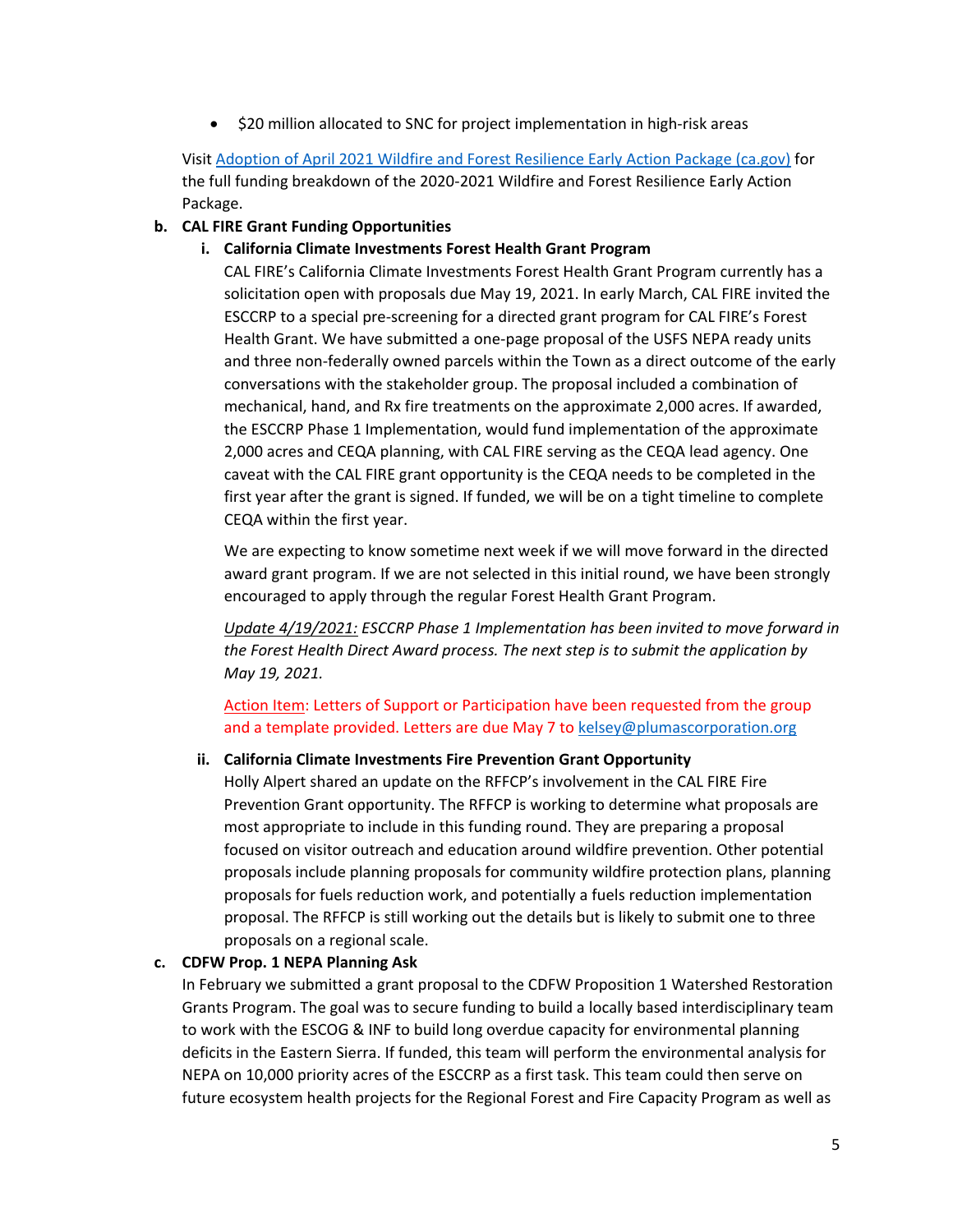the Eastern Sierra Sustainable Recreation Partnership. This was a highly competitive grant solicitation; awards are anticipated to be announced in June 2021.

#### **d. Sierra Nevada Conservancy (SNC) Directed Grant Program**

Matt Driscoll, SNC Eastern Sierra Representative, shared an update on the SNC Directed Grant Program for shovel-ready projects. The solicitation was announced the day the Governor signed the Wildfire and Forest Resilience Early Action Package and has a short turnaround. First round submittals are due April 30, 2021, then submittals are ongoing until funds are expended. There is \$20 million available, and it is anticipated that the all of funds will be allotted through first-round submittals. Beyond the initial \$20 million of immediate action funding, SNC is in line for \$50 million for the next fiscal year, depending on budget approval sometime in June or July. The ESCCRP is not applying to this funding opportunity as we are currently amid the CAL FIRE grant application.

## **6. Boundary Edits Progress**

The funding round through CAL FIRE has spurred some additional requests for parcel additions from the Town of Mammoth Lakes and Mammoth Mountain Ski Area. We have already established what we need for the current CAL FIRE Forest Health grant, but these additions would help up maintain multi-jurisdictional scope for future funding rounds and are likely good fits under CAL FIRE's prevention grant program. The additions need to be considered by the group for inclusion in the overarching ESCCRP project but will not be included as a part of the May 19 CAL FIRE grant application.

Action Item: Partners that have parcels that warrant additional consideration for inclusion in the project should send the parcel information to Kelsey along with rationale for inclusion (Fire Department evaluation, CWPP identification, etc.)

## **7. Review of Goals & Objectives**

#### **a. Progress**

Comments from the March 11 meeting are in internal review with the USFS, and we are continuing to work to incorporate revisions into the Goals and Objectives document. We aim to get the Goals and Objectives document in final draft form and back to the group prior to the next meeting.

#### **b. Next Steps**

Action Item: Keep an eye out for an email with the final draft Goals & Objectives document in the coming weeks

#### **(Impromptu conversation about education & outreach regarding prescribed fire)**

The group discussed the challenges associated with getting the community on board with prescribed fire and associated smoke. Chance Traub, USFS, shared a prescribed fire experience around the Deschutes National Forest. A prescribed fire had been ignited right outside around town without much prior public education and outreach. Resultingly, they received about 1,000 phone calls which crashed their EMS dispatching system. Since then, they have a created a successful outreach campaign and program. Now they can perform prescribed fires without receiving phone calls to EMS dispatching. There are plenty of models, examples, and resources from successful efforts, such as what is going on in the Deschutes National Forest, that we can